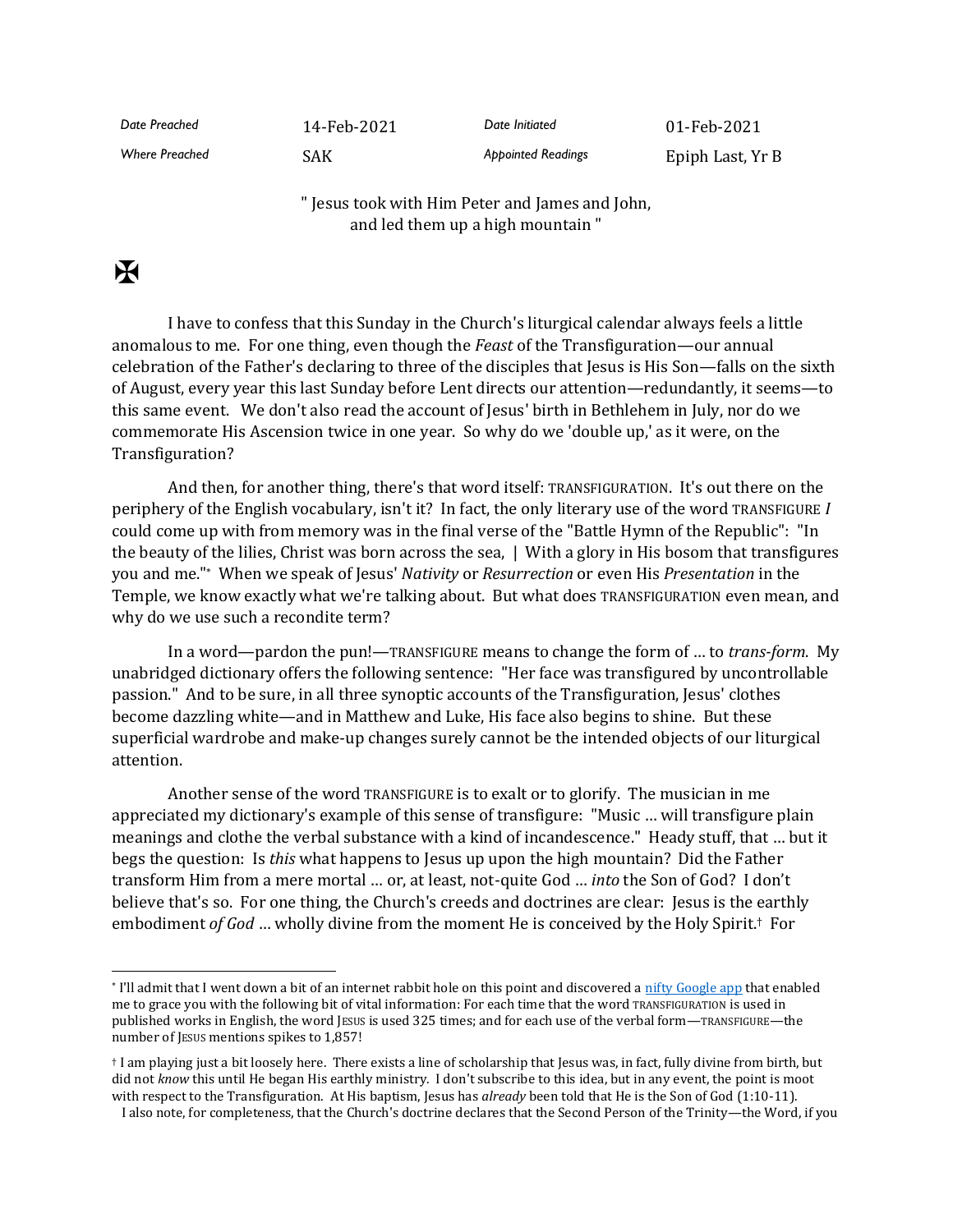another, as readers of St Mark, we already know of Jesus' divinity. At His baptism in chapter one, Jesus hears a voice from heaven say, "'You are my Son, the Beloved; with you I am well pleased.'" Whatever Jesus needs to be in order to accomplish God's mission in this world, Jesus already *is,* and has been from the outset. Therefore, the thrust of the Transfiguration is not Jesus' *own* transformation.

\*\* \*\* \*\*

Since concentrating on the figure of *Jesus* is not advancing our understanding of TRANSFIGURATION very much*,* perhaps we need to widen the angle a bit and look at the *other* participants in this Christophany—this manifestation of the Messiah. Jesus brings three of the disciples who are the closest to Him, Peter, James and John, up the mountain with Him. In the moment, they struggle mightily to understand what is happening, for they are terrified awestruck—by this direct encounter with God the Father.‡

And yet … and yet, they will never forget what they saw up on that mountain, will they? However mysterious … however ethereal … however overwhelming, this signal moment surely will remain with them the rest of their lives. And here, I think, we begin to find the *true* TRANSFIGURATION: not in any transformation of *Jesus,* but in the transformation of those who *know and love Him*. The emotionality … the transcendence … the sheer awesomeness of this brief dazzling moment of dwelling in God's brightness changes them forever. From here, they will slog on with Jesus, just as we will in Lent, toward Jerusalem … toward the Cross and Grave and the Empty Tomb. And, we know, they will be plagued by moments of doubt, of forgetting and of denial. But their brief glimpse of divinity-made-visible … their tiny taste of God's mercy wrapped in God's majesty … is now seared into not just their memories, but their very beings. They've encountered the *very grace and glory of God* with not just through their senses, but also with their spirits … and it transfigures them, forever.

\*\* \*\* \*\*

And here, for me, is the genius of the Transfiguration—and perhaps the reason we lift it up both as a feast day in August *and* on the Sunday before Lent: In our worship, *we* participate in TRANSFIGURATION, too.

When I was at Mt Tabor, the traditional site of the Transfiguration, a little more than a year ago, a wise English bishop preached that in the sacraments, "the Church fashions moments of ineffably revealed divine grace … so that we may readily and reliably access them, again and again." At the Last Supper, Jesus institutes a means by which we can bask in the presence of God's grace and glory, through the sacrament of Holy Communion.

will—has co-existed with the First Person—God the Father—since the very beginning of eternity. The Second Person, Who takes on *bodily* form in Jesus, is absolutely equal to the First in every regard possible.

<sup>‡</sup> In the literary context of this pericope (*i.e.,* the text that comes before and after it), the Transfiguration may serve a more explicit purpose. Peter, on the heels of his confession of Jesus as the Messiah, has denied Jesus' prediction of the Passion. Further, on the mountaintop, all three are still caught up in the 'old' tradition: They equate Jesus *with* Moses and Elijah, rather than distinguishing Him *from* them (as the Good *New*s). The Transfiguration is an event to declare Jesus the definitive and superseding arrival of the Good News … of God's Kingdom … however strange that may appear in the moment.